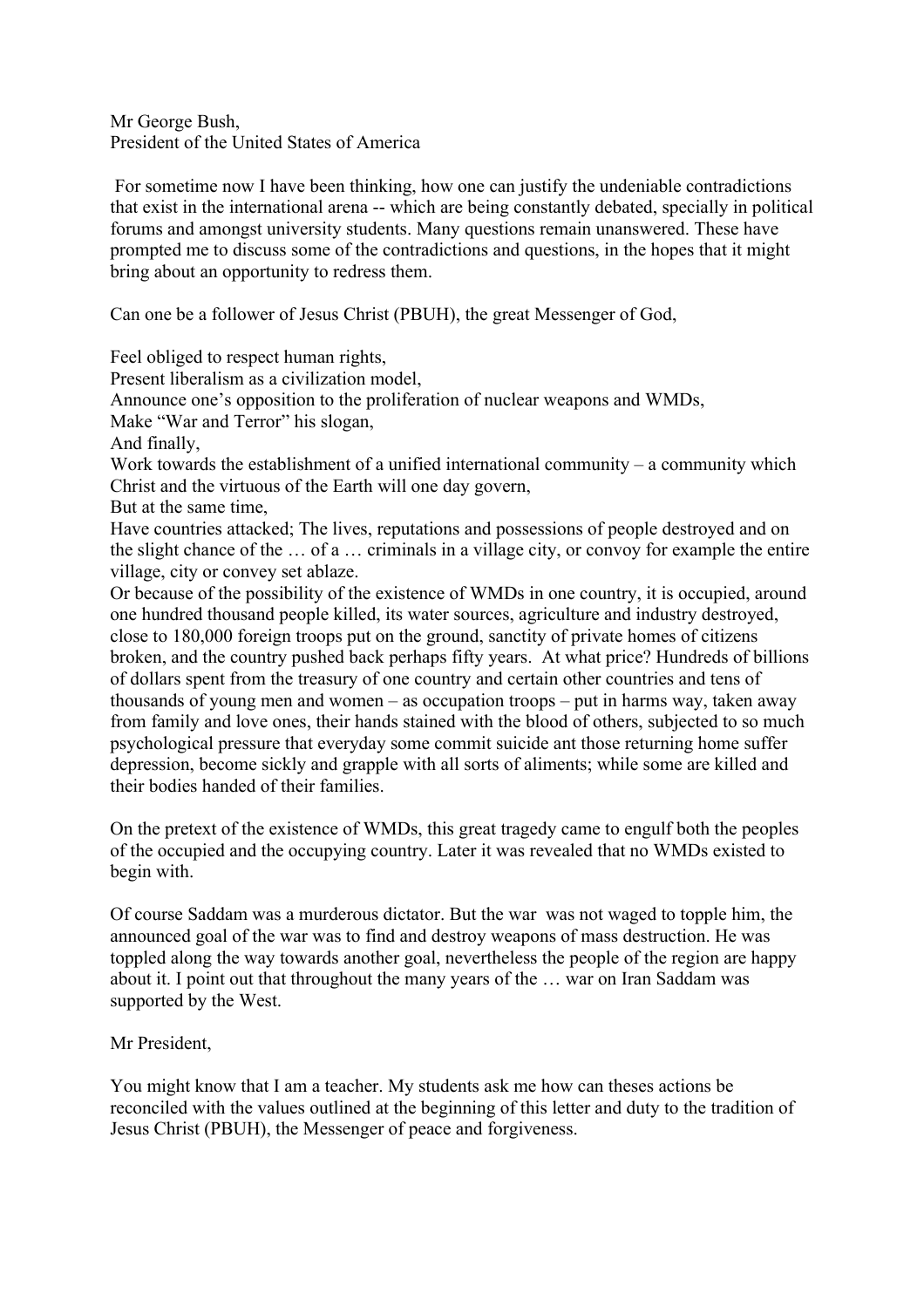There are prisoners in Guantanamo Bay that have not been tried, have no legal representation, their families cannot see them and are obviously kept in a strange land outside their own country. There is no international monitoring of their conditions and fate. No one knows whether they are prisoners, POWs, accused or criminals.

European investigators have confirmed the existence of secret prisons in Europe too. I could not correlate the abduction of a person, and him or her being kept in secret prisons, with the provisions of any judicial system. For that matter, I fail to understand how such actions correspond to the values outlined in the beginning of this letter, i.e. the teachings of Jesus Christ (PBUH), human rights and liberal values.

Young people, university students and ordinary people have many questions about the phenomenon of Israel. I am sure you are familiar with some of them.

Throughout history many countries have been occupied, but I think the establishment of a new country with a new people, is a new phenomenon that is exclusive to our times.

Students are saying that sixty years ago such a country did no exist. The show old documents and globes and say try as we have, we have not been able to find a country named Israel.

I tell them to study the history of WWI and II. One of my students told me that during WWII, which more than tens of millions of people perished in, news about the war, was quickly disseminated by the warring parties. Each touted their victories and the most recent battlefront defeat of the other party. After the war, they claimed that six million Jews had been killed. Six million people that were surely related to at least two million families.

Again let us assume that these events are true. Does that logically translate into the establishment of the state of Israel in the Middle East or support for such a state? How can this phenomenon be rationalised or explained?

## Mr President,

I am sure you know how – and at what cost – Israel was established:

- Many thousands were killed in the process.
- Millions of indigenous people were made refugees.
- Hundred of thousands of hectares of farmland, olive plantations, towns and villages were destroyed.

This tragedy is not exclusive to the time of establishment; unfortunately it has been ongoing for sixty years now.

A regime has been established which does not show mercy even to kids, destroys houses while the occupants are still in them, announces beforehand its list and plans to assassinate Palestinian figures and keeps thousands of Palestinians in prison. Such a phenomenon is unique – or at the very least extremely rare – in recent memory.

Another big question asked by people is why is this regime being supported? Is support for this regime in line with the teachings of Jesus Christ (PBUH) or Moses (PBUH) or liberal values?

Or are we to understand that allowing the original inhabitants of these lands – inside and outside Palestine – whether they are Christian, Muslim or Jew, to determine their fate, runs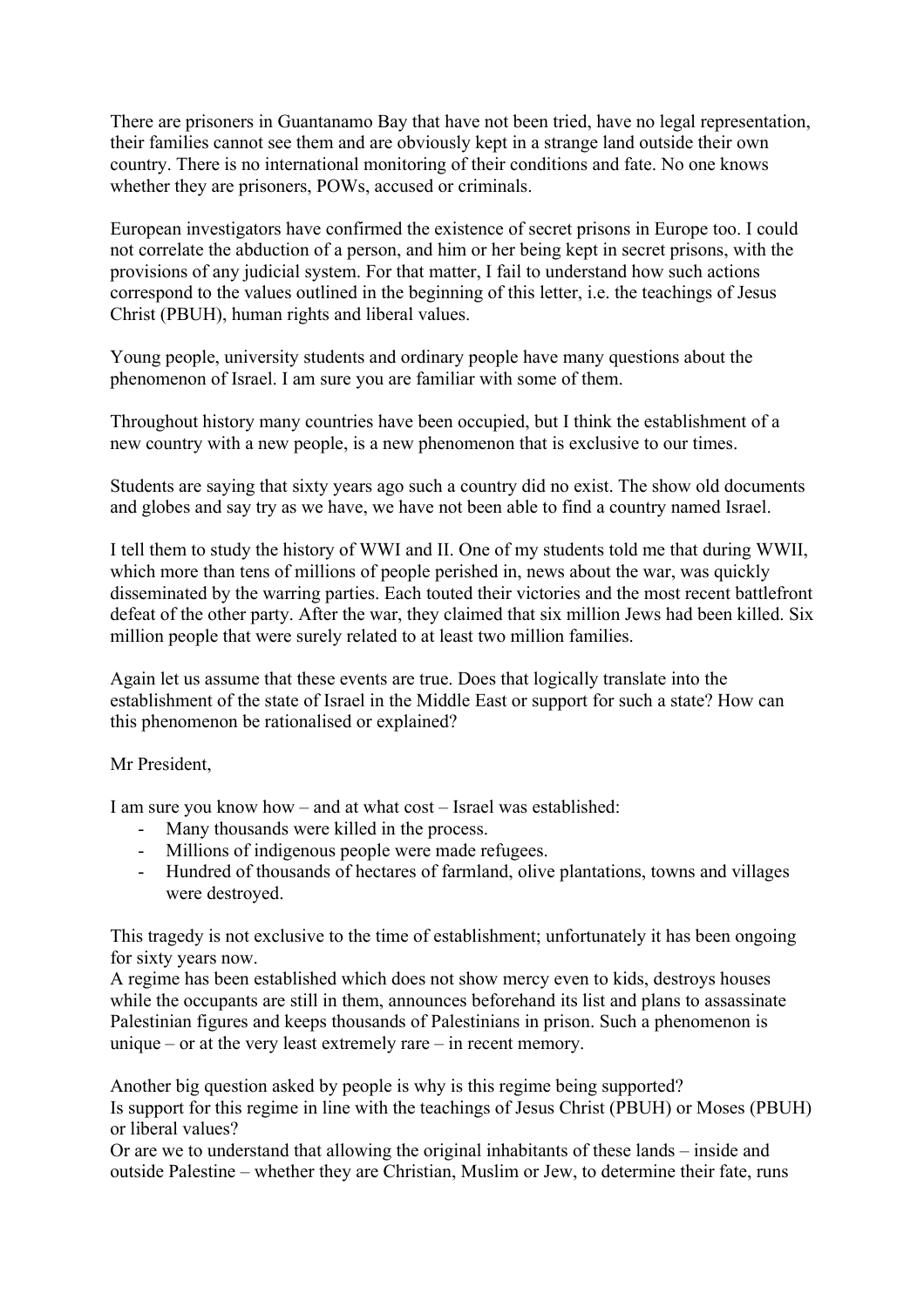contrary to principles of democracy, human rights and the teachings of prophets? If not, why is there so much opposition to a referendum?

The newly elected Palestinian administration recently took office. All independent observes have confirmed that this government represents the electorate. Unbelievingly, they have put the elected government under pressure and have advised it to recognise the Israeli regime, abandon the struggle and follow the programs of the previous government.

If the current Palestinian government had run on the above platform, would the Palestinian people have voted for it? Again, can such position taken in opposition to the Palestinian government be reconciled with the values outlined earlier? The people are also saying "why are all UNSC resolutions in condemnation of Israel vetoed?"

## Mr President,

As you are well aware, I live amongst the people and am in constant contact with them - many people from around the Middle East manage to contact me as well. They dot not have faith in these dubious policies either. There is evidence that the people of the region are becoming increasingly angry with such policies.

It is not my intention to pose to many questions, but I need to refer to other points as well.

Why is it that any technological and scientific achievement reached in the Middle East regions is translated into and portrayed as a threat to the Zionist regime? Is not scientific R&D one of the basic rights of nations.

You are familiar with history. Aside from the Middle Ages, in what other point in history has scientific and technical progress been a crime? Can the possibility of scientific achievements being utilised for military purposes be reason enough to oppose science and technology altogether? If such a supposition is true, then all scientific disciplines, including physics, chemistry, mathematics, medicine, engineering, etc. must be opposed.

Lies were told in the Iraqi matter. What was the result? I have no doubt that telling lies is reprehensible in any culture, and you do not like to be lied to.

## Mr President,

Don't Latin Americans have the right to ask, why their elected governments are being opposed and coup leaders supported? Or, why must they constantly be threatened and live in fear?

The people of Africa are hardworking, creative and talented. They can play an important and valuable role in providing for the needs of humanity and contribute to its material and spiritual progress. Poverty and hardship in large parts of Africa are preventing this from happening. Don't they have the right to ask why their enormous wealth – including minerals – is being looted, despite the fact that they need it more than others?

Again, do such actions correspond to the teachings of Christ and the tenets of human rights?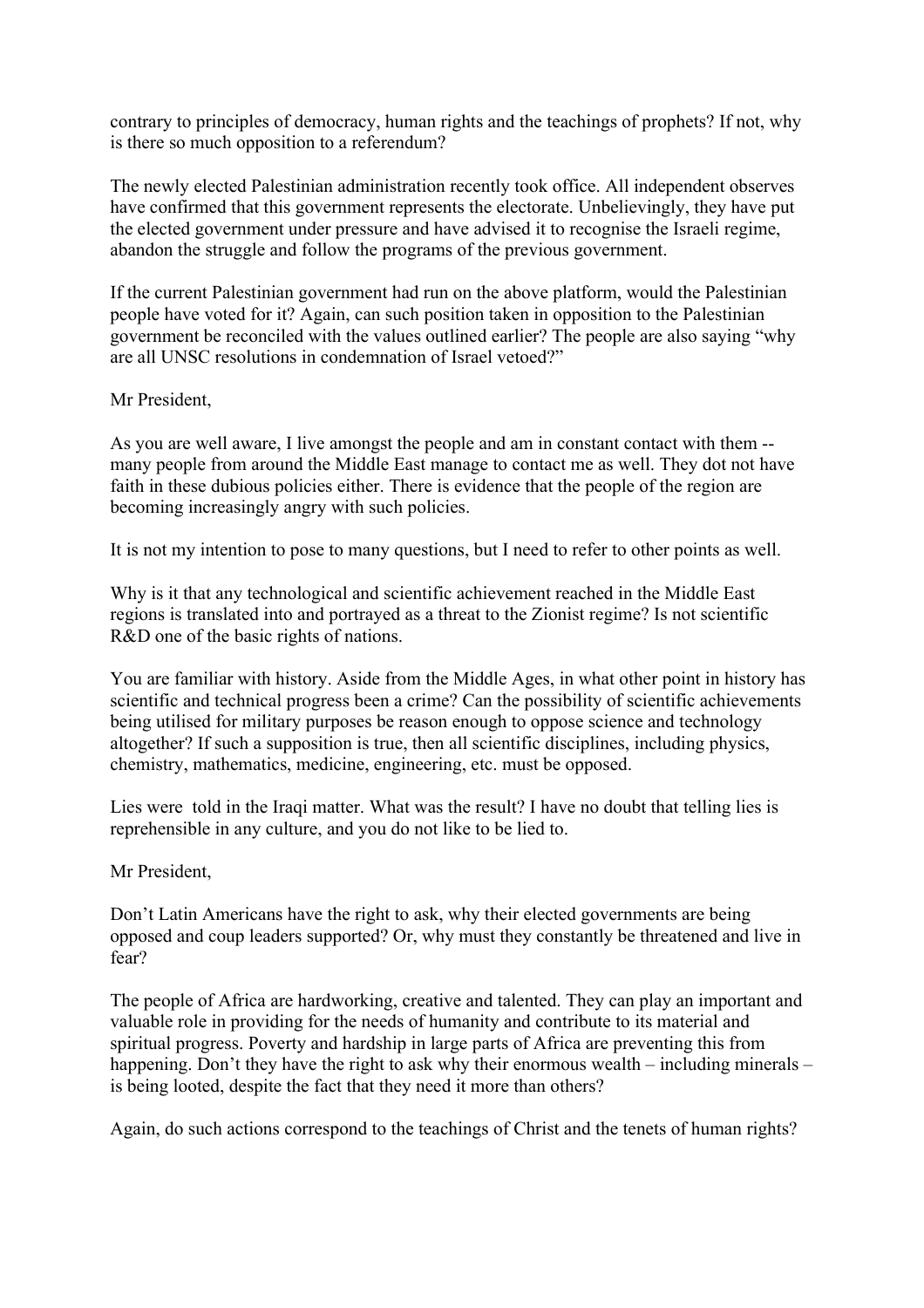The brave and faithful people of Iran too have many questions and grievances, including: the coup d'etat of 1953 and the subsequent toppling of the legal government of the day, opposition to the Islamic revolution, transformation of an Embassy into a headquarters supporting, the activities of those opposing the Islamic Republic (many thousands of pages of documents corroborates this claim), support for Saddam in the war waged against Iran, the shooting down of the Iranian passenger plane, freezing the assets of the Iranian nation, increasing threats, anger and displeasure vis-à-vis the scientific and nuclear progress of the Iranian nation (just when all Iranians are jubilant and collaborating their country's progress), and many other grievances that I will not refer to in this letter.

## Mr President,

September Eleven was a horrendous incident. The killing of innocents is deplorable and appalling in any part of the world. Our government immediately declared its disgust with the perpetrators and offered its condolences to the bereaved and expressed its sympathies.

All governments have a duty to protect the lives, property and good standing of their citizens. Reportedly your government employs extensive security, protection and intelligence systems – and even hunts its opponents abroad. September eleven was not a simple operation. Could it be planned and executed without coordination with intelligence and security services – or their extensive infiltration? Of course this is just an educated guess. Why have the various aspects of the attacks been kept secret? Why are we not told who botched their responsibilities? And, why aren't those responsible and the guilty parties identified and put on trial?

All governments have a duty to provide security and peace of mind for their citizens. For some years now, the people of your country and neighbours of world trouble spots do not have peace of mind. After 9.11, instead of healing and tending to the emotional wounds of the survivors and the American people – who had been immensely traumatised by the attacks – some Western media only intensified the climates of fear and insecurity – some constantly talked about the possibility of new terror attacks and kept the people in fear. Is that service to the American people? Is it possible to calculate the damages incurred from fear and panic?

American citizen lived in constant fear of fresh attacks that could come at any moment and in any place. They felt insecure in the streets, in their place of work and at home. Who would be happy with this situation? Why was the media, instead of conveying a feeling of security and providing peace of mind, giving rise to a feeling of insecurity?

Some believe that the hype paved the way – and was the justification – for an attack on Afghanistan. Again I need to refer to the role of media.

In media charters, correct dissemination of information and honest reporting of a story are established tenets. I express my deep regret about the disregard shown by certain Western media for these principles. The main pretext for an attack on Iraq was the existence of WMDs. This was repeated incessantly – for the public to, finally, believe – and the ground set for an attack on Iraq.

Will the truth not be lost in a contrive and deceptive climate?

Again, if the truth is allowed to be lost, how can that be reconciled with the earlier mentioned values?

Is the truth known to the Almighty lost as well?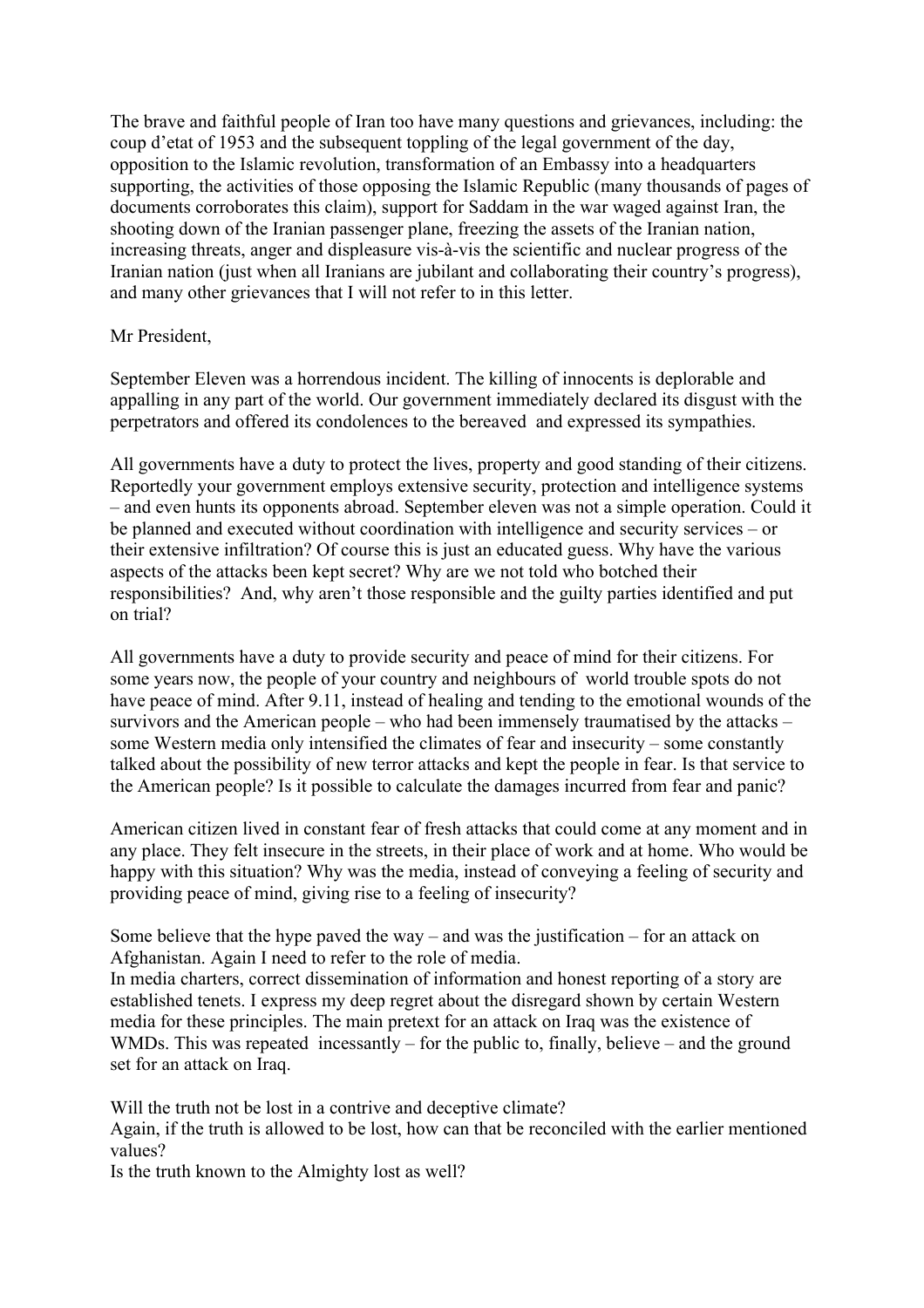Mr President,

In countries around the world, citizens provide for the expenses of governments so that their governments in turn are able to serve them.

The question here is "what has the hundreds of billions of dollars, spent every year to pay for the Iraqi campaign, produced for the citizens?"

As your Excellency is aware, in some states of your country, people are living in poverty. Many thousands are homeless and unemployment is a huge problem. Of course these problems exist – to a larger or lesser extent – in other countries as well. With these conditions in mind, can the gargantuan expenses of the campaign – paid from the public treasury – be explained and be consistent with the aforementioned principles?

What has been said, are some of the grievances of the people around the world, in our region and in your country. But my main contention – which I am hoping you will agree to some of  $it - is$ 

Those in power have specific time in office, and do not rule indefinitely, but their names will be recorded in history and will be constantly judged in the immediate and distant futures.

The people will scrutinize our presidencies.

Did we manage to bring peace, security and prosperity for the people or insecurity and unemployment?

Did we intend to establish justice, or just supported especial interest groups, and by forcing many people to live in poverty and hardship, made a few people rich and powerful – thus trading the approval of the people and the Almighty with theirs'?

Did we defend the rights of the underprivileged or ignore them?

Did we defend the rights of all people around the world or imposed wars on them, interfered illegally in their affairs, established hellish prisons and incarcerated some of them?

Did we bring the world peace and security or raised the specter of intimidation and threats? Did we tell the truth to our nation and others around the world or presented an inverted version of it?

Were we on the side of people or the occupiers and oppressors?

Did our administration set out to promote rational behaviour, logic, ethics, peace, fulfilling obligations, justice, service to the people, prosperity, progress and respect for human dignity or the force of guns.

Intimidation, insecurity, disregard for the people, delaying the progress and excellence of other nations, and trample on people's rights?

And finally, they will judge us on whether we remained true to our oath of office – to serve the people, which is our main task, and the traditions of the prophets – or not?

Mr President,

How much longer can the world tolerate this situation?

Where will this trend lead the world to?

How long must the people of the world pay for the incorrect decisions of some rulers? How much longer will the specter of insecurity – raised from the stockpiles of weapons of mass destruction – hunt the people of the world?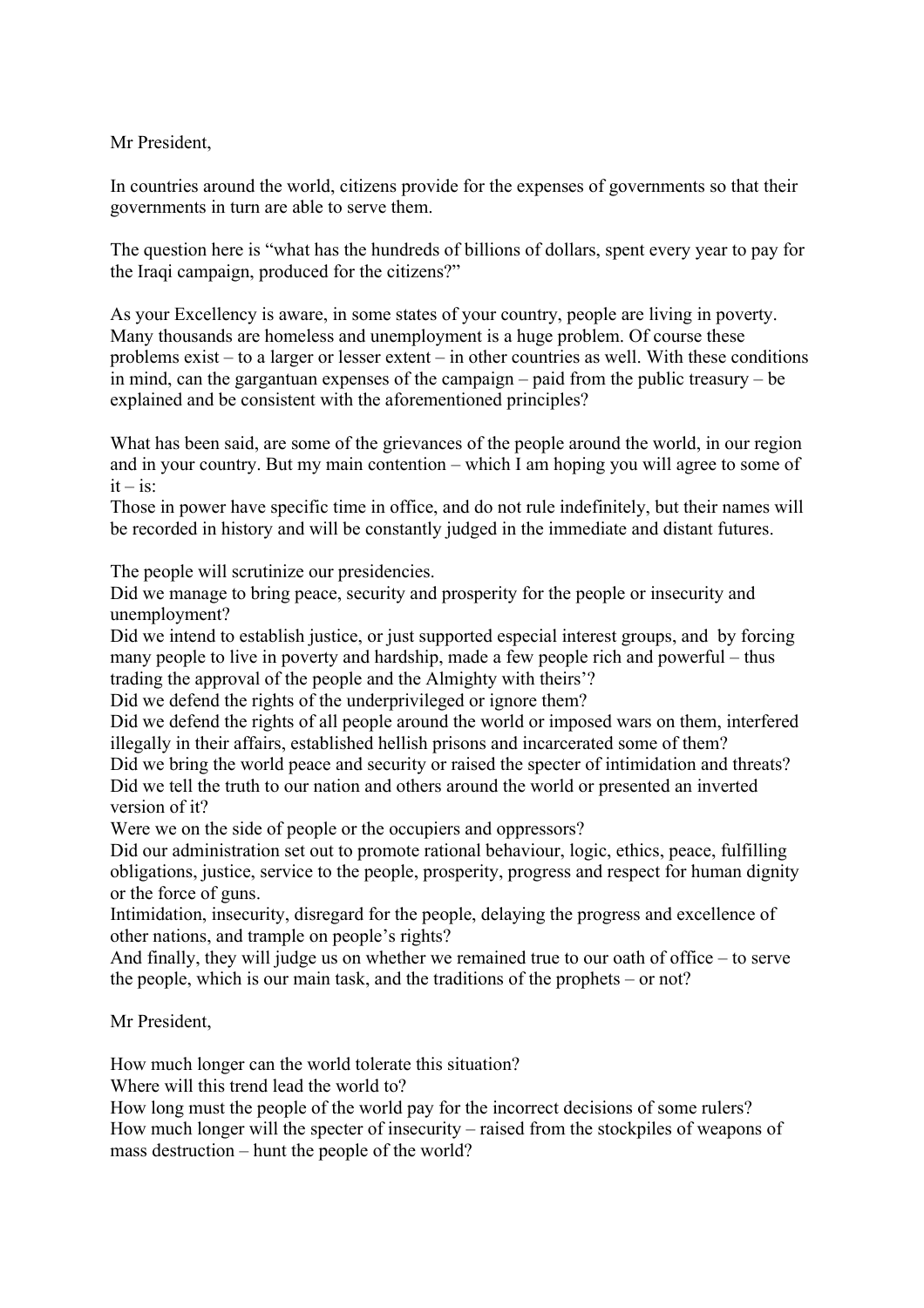How much longer will the blood of the innocent men, women and children be spilled on the streets, and people's houses destroyed over their heads? Are you pleased with the current condition of the world? Do you think present policies can continue?

If billions of dollars spent on security, military campaigns and troop movement were instead spent on investment and assistance for poor countries, promotion of health, combating different diseases, education and improvement of mental and physical fitness, assistance to the victims of natural disasters, creation of employment opportunities and production, development projects and poverty alleviation, establishment of peace, mediation between disputing states and distinguishing the flames of racial, ethnic and other conflicts were would the world be today? Would not your government, and people be justifiably proud? Would not your administration's political and economic standing have been stronger? And I am most sorry to say, would there have been an ever increasing global hatred of the American governments?

Mr President, it is not my intention to distress anyone.

If prophet Abraham, Isaac, Jacob, Ishmael, Joseph or Jesus Christ (PBUH) were with us today, how would they have judged such behaviour? Will we be given a role to play in the promised world, where justice will become universal and Jesus Christ (PBUH) will be present? Will they even accept us?

My basic question is this: Is there no better way to interact with the rest of the world? Today there are hundreds of millions of Christians, hundreds of millions of Moslems and millions of people who follow the teachings of Moses (PBUH). All divine religions share and respect on word and that is "monotheism" or belief in a single God and no other in the world.

The holy Koran stresses this common word and calls on an followers of divine religions and says: [3.64] Say: O followers of the Book! Come to an equitable proposition between us and you that we shall not serve any but Allah and (that) we shall not associate aught. With Him and (that) some of us shall not take others for lords besides Allah, but if they turn back, then say: Bear witness that we are Muslims. (The Family of Imran).

Mr President,

According to divine verses, we have all been called upon to worship one God and follow the teachings of divine prophets.

"To worship a God which is above all powers in the world and can do all He pleases." "The Lord which knows that which is hidden and visible, the past and the future, knows what goes on in the Hearts of His servants and records their deeds."

"The Lord who is the possessor of the heavens and the earth and all universe is His court" "planning for the universe is done by His hands, and gives His servants the glad tidings of mercy and forgiveness of sins". "He is the companion of the oppressed and the enemy of oppressors". "He is the Compassionate, the Merciful". "He is the recourse of the faithful and guides them towards the light from darkness". "He is witness to the actions of His servants", "He calls on servants to be faithful and do good deeds, and asks them to stay on the path of righteousness and remain steadfast". "Calls on servants to heed His prophets and He is a witness to their deeds." "A bad ending belongs only to those who have chosen the life of this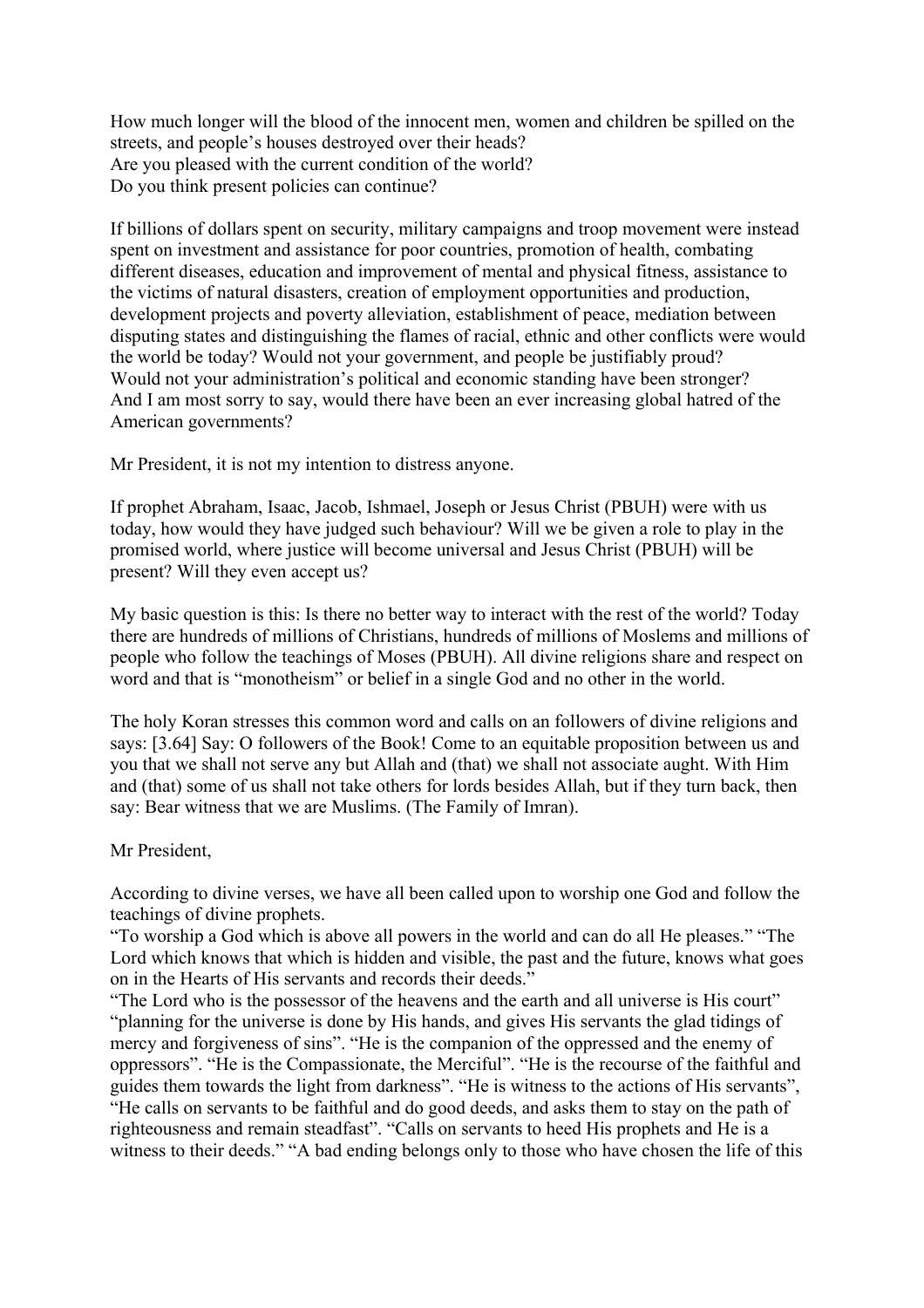world and disobey Him and oppress His servants". And "A good and eternal paradise belong to those servants who fear His majesty and do not follow their lascivious selves."

We believe a return to the teachings of the divine prophets is the only road leading to salvations. I have been told that Your Excellency follows the teachings of Jesus (PBUH), and believes in the divine promise of the rule of the righteous on Earth.

We also believe that Jesus Christ (PBUH) was one of the great prophets of the Almighty. He has been repeatedly praised in the Koran. Jesus (PBUH) has been quoted in Koran as well; [19,36] And surely Allah is my Lord and your Lord, therefore serves Him; this is the right path, Marium.

Service to and obedience of the Almighty is the credo of all divine messengers.

The God of all people in Europe, Asia, Africa, America, the Pacific and the rest of the world is one. He is the Almighty who wants to guide and give dignity to all His servants. He has given greatness to Humans.

We again read in the Holy Book: "The Almighty God sent His prophets with miracles and clear signs to guide the people and show them divine signs and purity them from sins and pollutions. And He sent the Book and the balance so that the people display justice and avoid the rebellious."

All of the above verses can be seen, one way or the other, in the Good Book as well. Divine prophets have promised:

The day will come when all humans will congregate before the court of the Almighty, so that their deeds are examined. The good will be directed towards Haven and evildoers will meet divine retribution. I trust both of us believe in such a day, but it will not be easy to calculate the actions of rulers, because we must be answerable to our nations and all others whose lives have been directly or indirectly effected by our actions.

All prophets, speak of peace and tranquillity for man – based on monotheism, justice and respect for human dignity.

Do you not think that if all of us come to believe in and abide by these principles, that is, monotheism, worship of God, justice, respect for the dignity of man, belief in the Last Day, we can overcome the present problems of the world – that are the result of disobedience to the Almighty and the teachings of prophets – and improve our performance?

Do you not think that belief in these principles promotes and guarantees peace, friendship and justice?

Do you not think that the aforementioned written or unwritten principles are universally respected?

Will you not accept this invitation? That is, a genuine return to the teachings of prophets, to monotheism and justice, to preserve human dignity and obedience to the Almighty and His prophets?

Mr President,